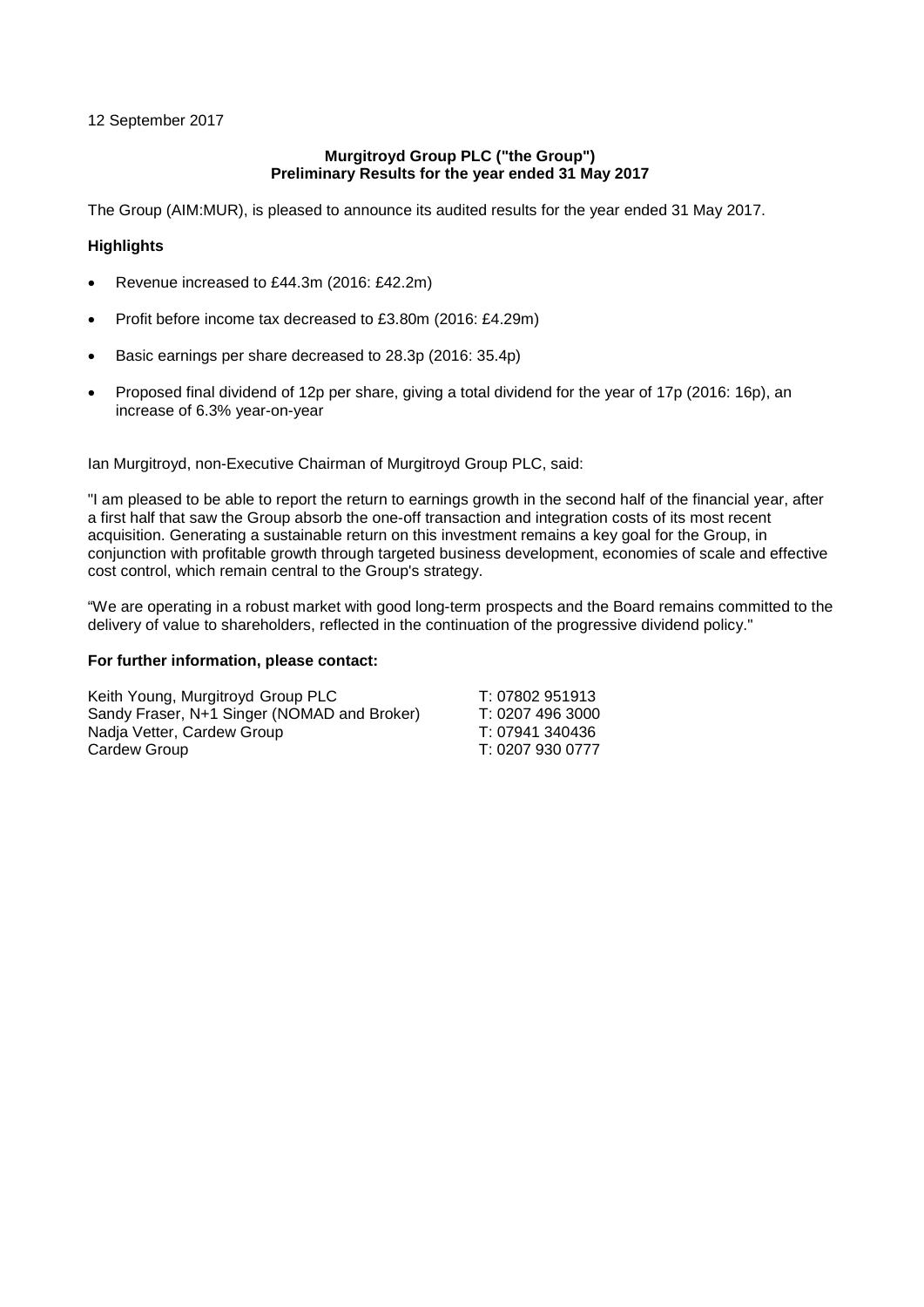## **Murgitroyd Group PLC Chairman's Statement**

#### **Financial review**

In the full year to 31 May 2017, revenue increased by 4.8% to £44.25m (2016: £42.23m) as a result of a strong performance in the second half. Revenue in the second half of £22.8m was £1m higher than in the same period in the previous financial year and profit before tax for the second half stood at £2.32m (2016: £2.18m), an increase of over 6% compared to the equivalent period.

|                          | Six months<br>ended<br>31 May<br>2017 | Six months<br>ended<br>30 November<br>2016 | Six months<br>ended<br>31 May<br>2016 | Six months<br>ended<br>30 November<br>2015 |
|--------------------------|---------------------------------------|--------------------------------------------|---------------------------------------|--------------------------------------------|
| Revenue                  | £22,80M                               | £21.45M                                    | £21.80M                               | £20.40M                                    |
| Profit before income tax | £2.32M                                | £1.48M                                     | £2.18M                                | £2.11M                                     |

In line with the revised market expectations issued in January, profit before tax for the full year was £3.80m (2016: £4.29m) with basic earnings per share of 28.3p (2016: 35.4p). In line with its progressive dividend policy, the Board proposes a final dividend of 12p per share, an increase of 6.3%.

As reported in detail earlier this year, profit at the interim stage was negatively impacted by a combination of non-recurring costs associated with the Group's acquisition in Nicaragua and a significant increase in the level of investment in business development, sales and marketing, and lower than expected revenue growth. This investment also included capital expenditure on the Group's IT infrastructure, client interfaces and web presence. Reflecting this, capital expenditure on tangible fixed assets almost doubled year-on-year, to £318,000, and capitalised website and other online development costs increased by more than 60% to £95,000.

The increase in profit before tax in the second half of the financial year is a reflection of both the period's increase in revenue and a reduction in overhead costs. Following further cost control, the Group's spending on business development and marketing was lower in the second half, decreasing by 18%. Taking the year as a whole, total administrative expenses increased by more than 10%, due to the activities highlighted above.

The period under review includes the first contribution from MURGITROYD's new search and docketing group based in Managua, Nicaragua and the revenue generated amounted to £658,000, or just under a third of the reported year-on-year growth.

The Group's full year results also benefited from the continued weakness of Sterling following the result of the United Kingdom's ("UK") referendum on membership of the European Union ("EU"). The decrease in Sterling's value against both the US Dollar and the Euro resulted in significant gains for the Group given that more than 55% of revenue is denominated in those two currencies. The remaining 45% of revenue is generated directly in Sterling. A weakening in Sterling represents a net benefit to the Group, higher Sterlingequivalent revenue derived from foreign currency denominated fee income being partially offset by increases in MURGITROYD's non-Sterling costs that cannot readily be recovered from clients.

As MURGITROYD has experienced over many years, the geographic spread of the Group's activities and customer base continues to put us in a strong position to balance out any weakness in individual markets and currencies.

Interest charges fell to £6,000 from £11,000 as the Group continued to pay down its debt. As at 31 May 2017, the remaining term loan debt owed by the Group amounted to just £351,000 (31 May 2016: £546,000).

The Group's overall effective corporate tax rate increased to 33.1% (2016: 26.1%), mainly due to continued growth in overseas taxable earnings. Notwithstanding, the Group continued to experience strong cash flow from operating activities during the year. This facilitated the completion of the Managua acquisition from internal cash reserves. Net funds at 31 May 2017 amounted to £2.19m (31 May 2016: £2.75m).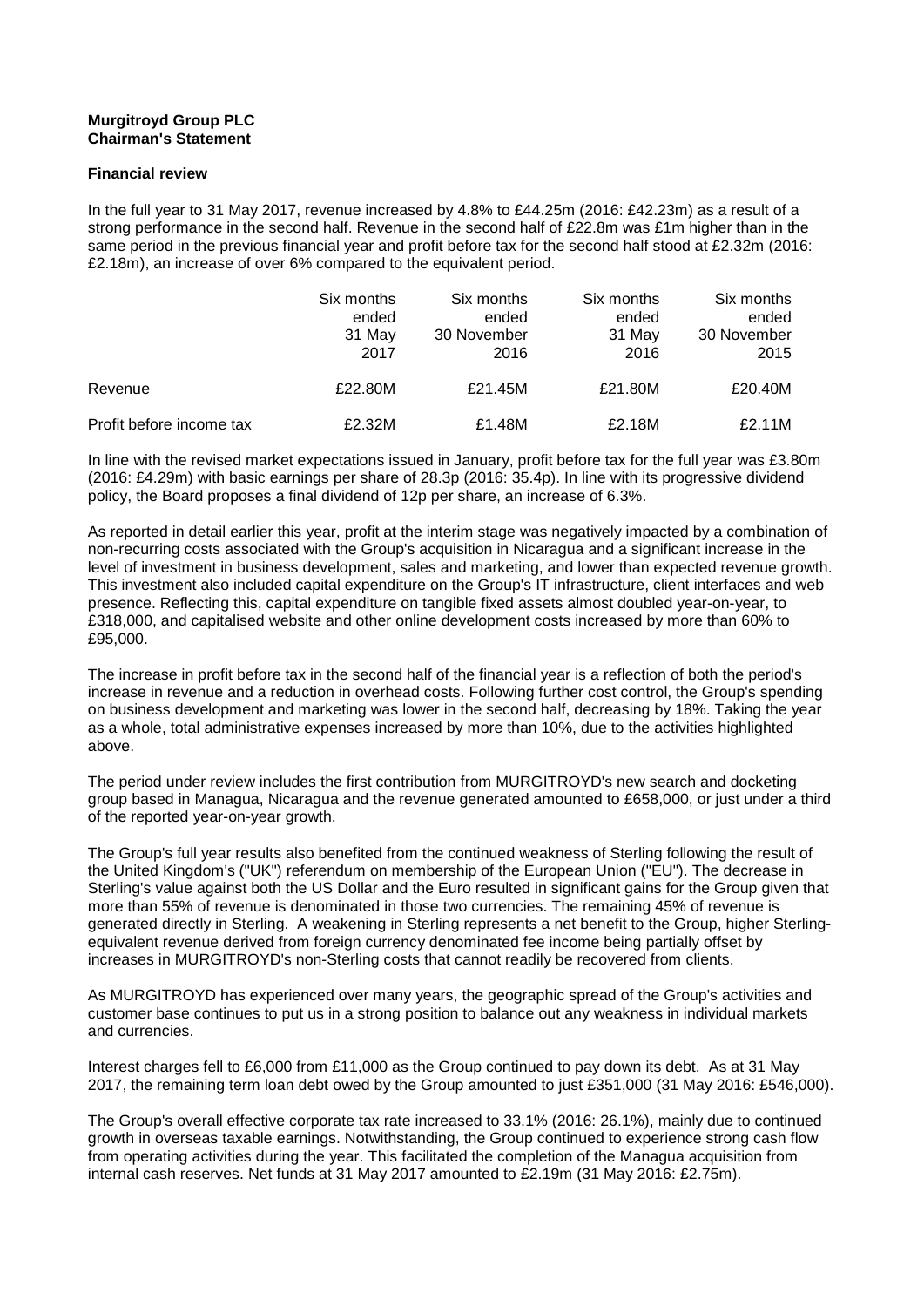## **Acquisition**

The Group completed the acquisition of certain trade and assets from MDB and Patentvest on 23 June 2016 for a total purchase price amounting to £1.82m including employee benefit liabilities. The consideration included £52,000 attributable to tangible fixed assets. The remainder of the consideration represented goodwill.

Since the opening of the Managua office its service offering has been extended to include technical illustration.

As reported, the Managua Office operated in line with management expectations in the period 23 June, the date of acquisition, to 30 November 2016, generating revenue amounting to £261,000. Revenue in the second half of the financial year increased to £397,000, resulting in the Group making a further, albeit reduced, net investment in its Nicaraguan operations in this period. The Managua office is now expected to make its first contribution to Group earnings in the new financial year and, I believe, represents a significant opportunity to grow and develop our Intellectual Property ("IP") support services offerings.

#### **Operating review**

The Group's operating businesses, trading as MURGITROYD, continued to service clients from its international network, now spanning nine countries, with the extension of IP support services to include search, technical illustration and third party docketing in Nicaragua. IP support services, predominantly provided by paralegals, specialist formalities, search and docketing staff, and Patent and Trade Mark Administrators, continues to generate a third of total revenue, the remainder, and larger part, the provision of filing, prosecution and other IP advisory services, being principally carried out by MURGITROYD's Attorney teams.

Analysis of revenue by geographical location of client also demonstrates that MURGITROYD continues to generate substantial revenue from North America, this geographical market contributing just under half of total revenue. The USA remains a key focus for investment.

In addition, since the end of the financial year, the Group has appointed a new Head of UK Business Development reflecting both MURGITROYD's commitment to the UK market and its continuing importance, with UK clients still generating 34% of the total revenue.

A new online platform used in the provision of renewals services was introduced in November 2016 and is an example of the investment made in systems. Renewals revenue in the second half of the financial year amounted to £4.28m, a 9.7% increase on the comparative period last year.

MURGITROYD's central Scotland operations were consolidated in Glasgow during the year, following the successful bringing together of London operations in Croydon. These, combined with the relocation of MURGITROYD's York office during the year, will result in more than £140,000 in savings on annual office rental and associated costs.

The EU Intellectual Property Office ("EUIPO") statistics show that there was an increase in EU Trade Mark ("EUTM") applications filed in 2016, its official statistics reporting that more than 135,000 EUTM applications were filed (2015: 130,400). 2016 was the seventh consecutive year of growth, with the number of applications filed setting a new record.

The European Patent Office ("EPO") statistics showed a 6.2% year-on-year increase in Patent filings in 2016, with the number rising to more than 296,000, an all-time high. The composition of these filings shows those originating in North America represent 24% of the total.

The EUIPO's and the EPO's statistics continue to be considered good indicators of the current state of what remains the Group's principal market.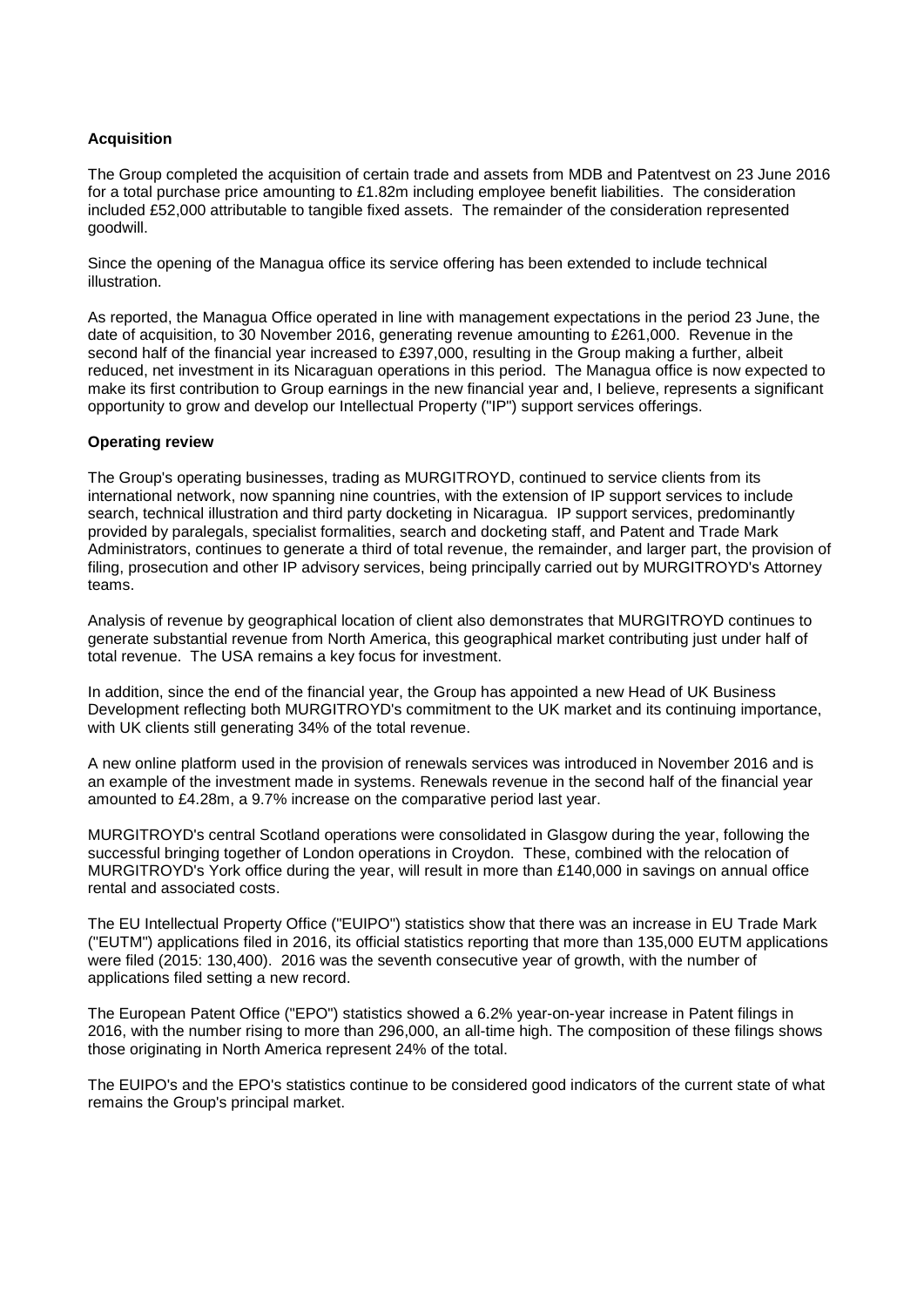As I indicated in my two previous Chairman's Statements, it is too early to evaluate with certainty the longer term consequences of the EU referendum, both on the business and on the European IP market. However, management remains confident that the geographic spread of MURGITROYD's activities and customer base puts it in a strong comparative market position. After the UK's exit from the EU is completed the Group will continue to have operations and subsidiaries in the EU.

In our last full year results statement, I noted how preparations for the new Unitary Patent ("UP") were complete. The only remaining steps were the opening of the Unified Patent Court ("UPC") and the finalisation of the ratification process at national level. Earlier this year I reported that on 28 November 2016, eleven member states had ratified the UPC Agreement and the UK Government was proceeding with preparations for its ratification. It stated that, notwithstanding the outcome of the EU referendum vote, it would continue with preparations for ratification over the following months and would be working with the Preparatory Committee to bring the UPC into operation as soon as possible.

#### **Employees**

Our strong and growing emphasis on client service is a reflection of our international reach and the hard work and dedication of our workforce. On behalf of the Board I would like to thank them for their efforts during the past year.

As at 31 May 2017, the Group employed 255 staff (31 May 2016: 239), the net increase primarily reflecting the acquisition completed in June 2016.

#### **Board**

The Group announced in May 2017 that Non-executive Director Dr Christopher Masters had resigned from the Board. The Board wishes him well for the future.

As announced earlier, I became Non-executive Chairman on 1 November 2016.

#### **Dividend**

The Board is proposing a final dividend of 12p per share, giving a total dividend for the year of 17p (2016: 16p), an increase of 6.3% year-on-year. This increase reflects the strength of the Group's cash flows and the Board's long-stated policy of maintaining a progressive dividend policy.

Subject to approval at the Annual General Meeting, the final dividend will be paid on 3 November 2017 to shareholders on the register at 6 October 2017. The ex-dividend date is 5 October 2017.

#### **Outlook**

The financial year has seen the Group absorb one-off transaction and integration costs attaching to the acquisition that completed in late June 2016 and significant business development costs. Generating a sustainable return on this investment remains a key goal for the Group, in conjunction with generating both revenue and earnings growth through sustainable investment in future business development.

The Group continues to be committed to the delivery of sustainable higher earnings and a progressive dividend policy, as well as increased revenue over the longer term.

I am pleased to report higher revenue and the return to earnings growth in the second half of the financial year, and that the Board is proposing another increased final dividend at a time still characterised by uncertainty.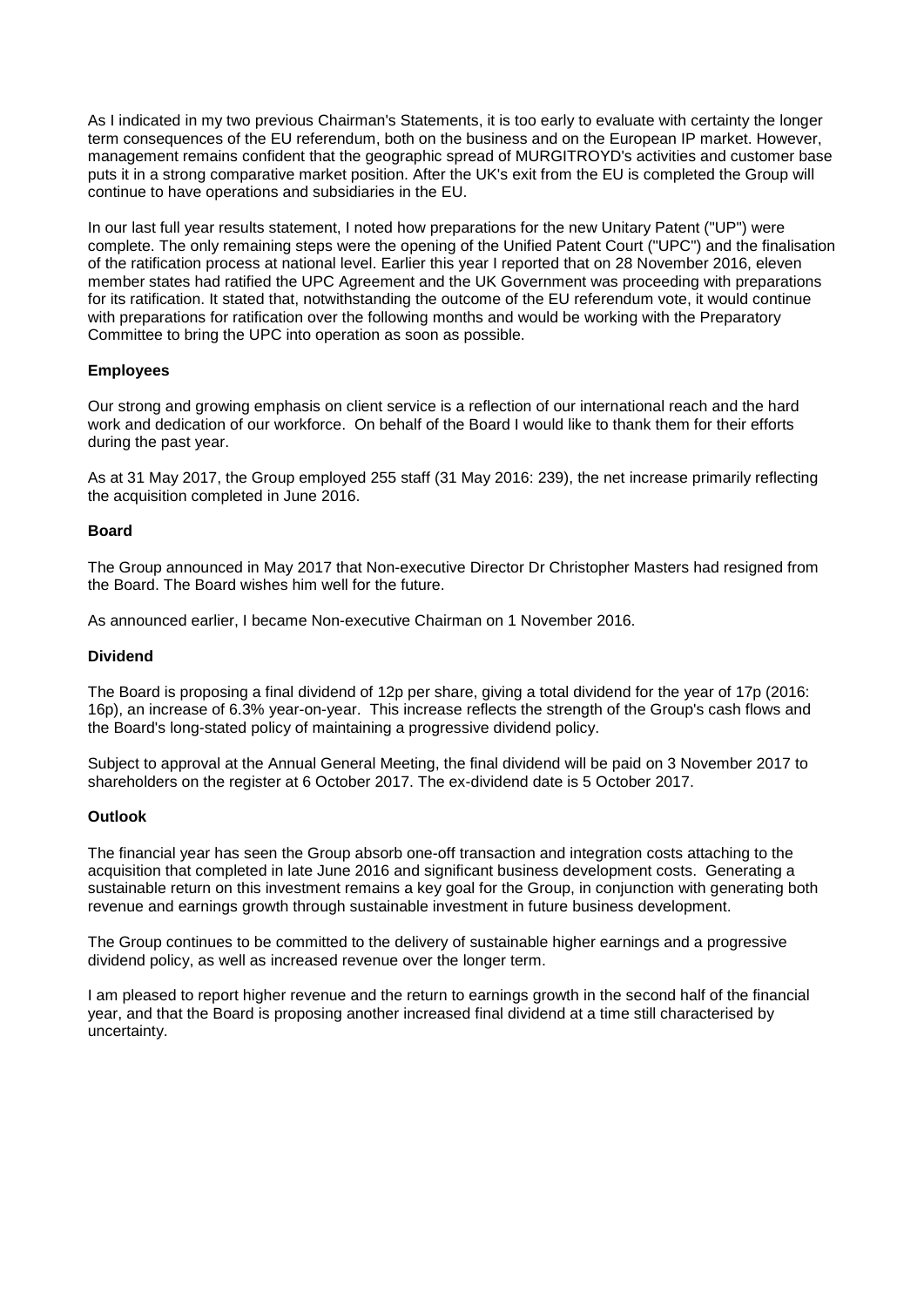The Group's results in June and July 2016 benefited from the sharp and sustained decline in the value of Sterling following the result of the UK's referendum on membership of the EU and, with comparatively more stable currency markets in the early months of the new financial year, that tailwind has largely evaporated. As a result the Group's 2018 result will once again be strongly second-half weighted and the Board's earnings expectations for the year as a whole have been tempered accordingly. Notwithstanding this, and the uncertainty and broader challenging macro-economic backdrop that I have referred to in each of my previous two statements, I am confident of the Group's ability to deliver long-term growth and value to its shareholders.

#### **Ian G Murgitroyd Chairman**

12 September 2017

This preliminary announcement was approved by the Board of Directors on 12 September 2017.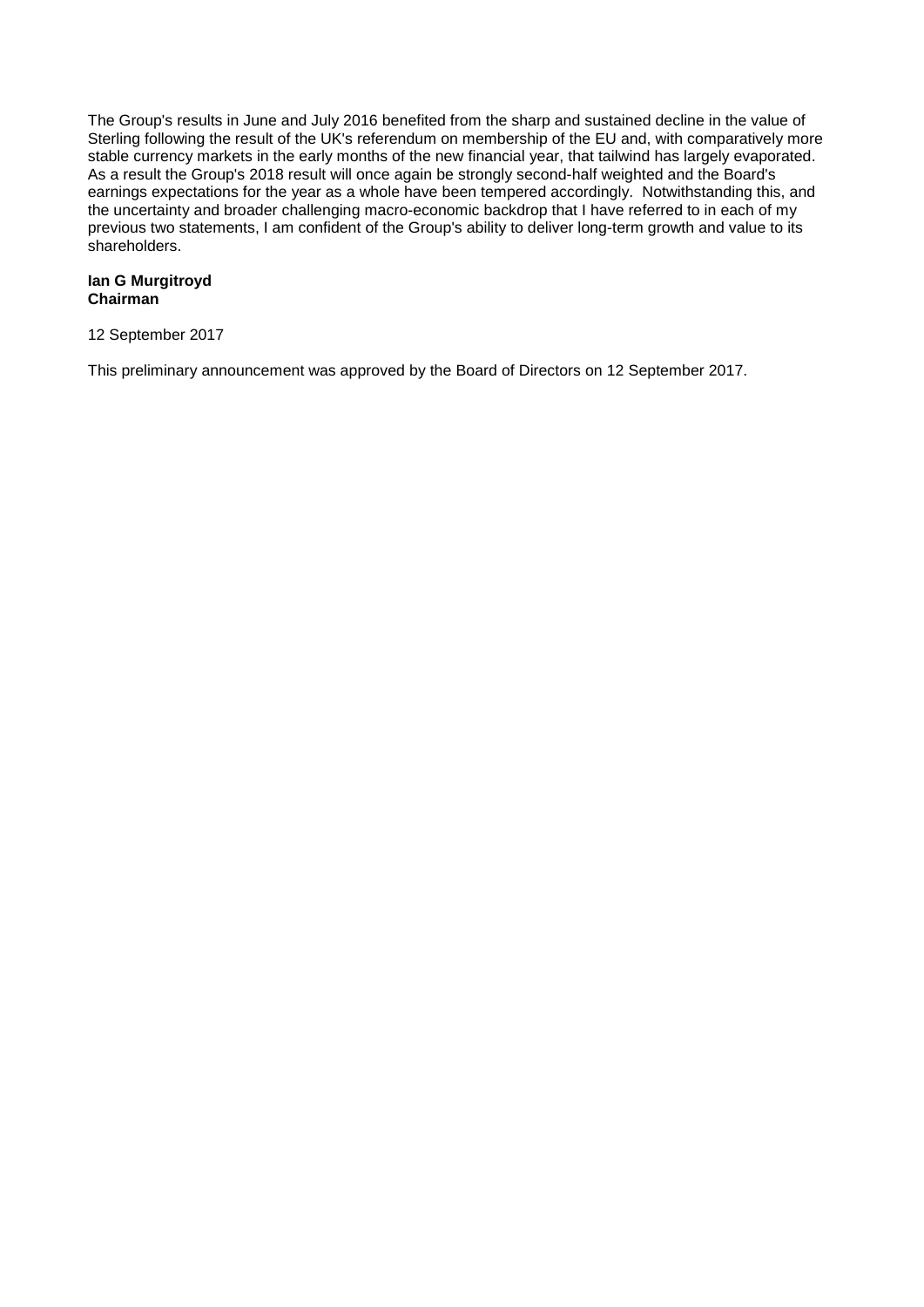## **Consolidated statement of comprehensive income**

for the year ended 31 May 2017

|                                                                                                                     | <b>Note</b>  | Year<br>ended<br>31 May | Year<br>ended<br>31 May |
|---------------------------------------------------------------------------------------------------------------------|--------------|-------------------------|-------------------------|
|                                                                                                                     |              | 2017<br>£'000           | 2016<br>£'000           |
| Revenue                                                                                                             |              | 44,251                  | 42,231                  |
| Cost of sales                                                                                                       |              | (20, 084)               | (19, 565)               |
| <b>Gross profit</b>                                                                                                 |              | 24,167                  | 22,666                  |
| Administrative expenses                                                                                             |              | (20, 362)               | (18, 372)               |
| <b>Operating profit</b>                                                                                             |              | 3,805                   | 4,294                   |
| Financial income<br>Financial expense                                                                               |              | 4<br>(6)                | 3<br>(11)               |
| Profit before income tax                                                                                            |              | 3,803                   | 4,286                   |
| Income tax                                                                                                          |              | (1, 260)                | (1, 120)                |
| Profit for the year attributable to equity holders<br>of the parent                                                 |              | 2,543                   | 3,166                   |
| Other comprehensive income                                                                                          |              |                         |                         |
| Items that are or may be reclassified subsequently<br>to profit or loss:                                            |              |                         |                         |
| Foreign exchange translation differences<br>- overseas undertakings<br>Revaluation of property, plant and equipment |              | 301<br>33               | 103<br>33               |
| Profit for the financial year and total<br>comprehensive income all attributable to equity<br>holders of the parent |              | 2,877                   | 3,302                   |
| <b>Earnings per share</b>                                                                                           | $\mathbf{2}$ |                         |                         |
| <b>Basic</b><br><b>Diluted</b>                                                                                      |              | 28.27p<br>28.03p        | 35.35p<br>35.03p        |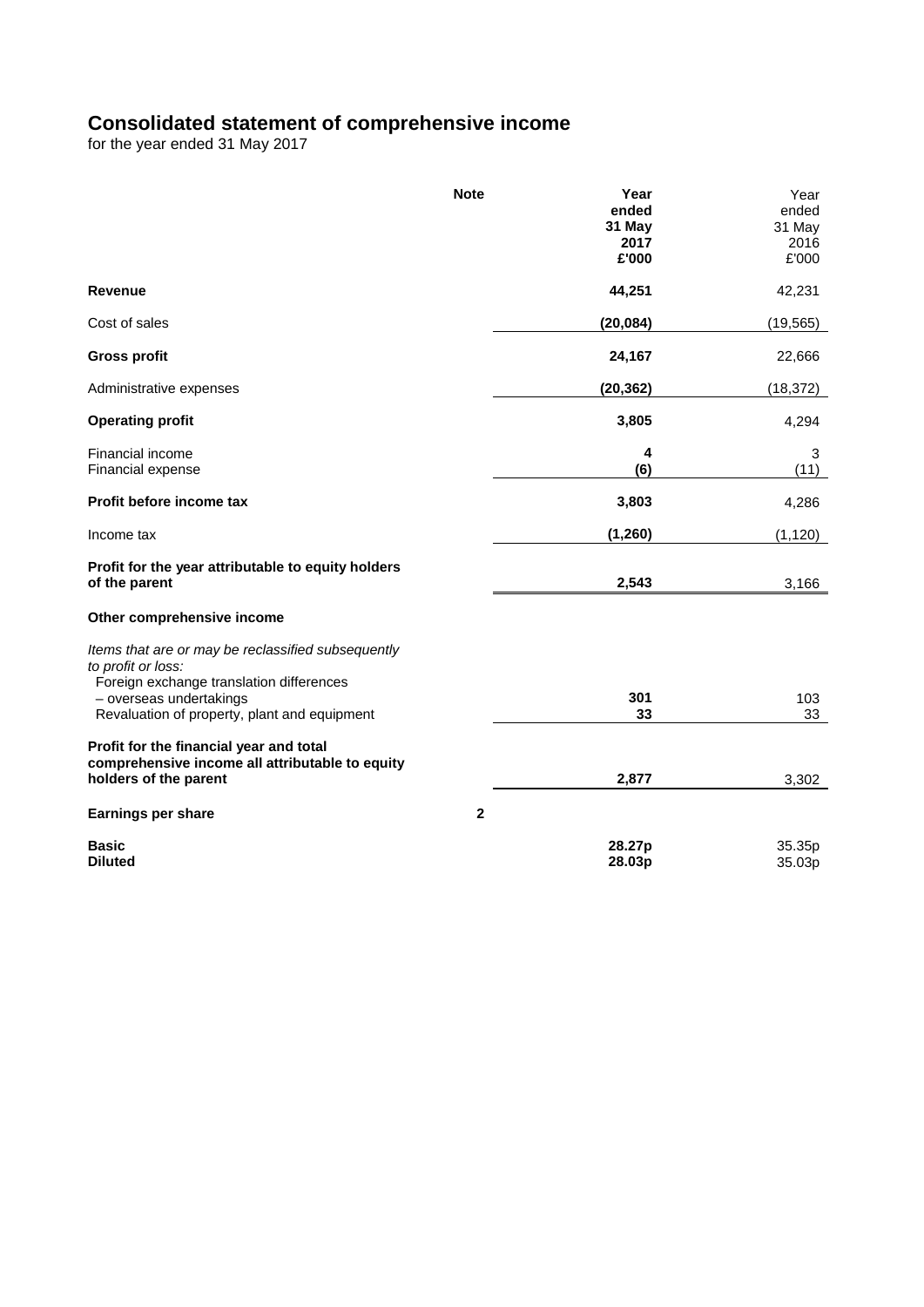# **Consolidated balance sheet**

at 31 May 201 7

|                                                              | 31 May   | 31 May   |
|--------------------------------------------------------------|----------|----------|
|                                                              | 2017     | 2016     |
|                                                              | £'000    | £'000    |
| <b>Assets</b>                                                |          |          |
| <b>Non-current assets</b>                                    |          |          |
| Property, plant and equipment                                | 2,371    | 2,292    |
| Intangible assets and goodwill                               | 16,846   | 14,953   |
| <b>Total non-current assets</b>                              | 19,217   | 17,245   |
|                                                              |          |          |
| <b>Current assets</b>                                        |          |          |
| Work in progress                                             | 301      | 596      |
| Trade and other receivables                                  | 15,628   | 14,976   |
| <b>Taxation recoverable</b>                                  | 506      | 548      |
| Cash and cash equivalents                                    | 2,539    | 3,298    |
| <b>Total current assets</b>                                  | 18,974   | 19,418   |
| <b>Total assets</b>                                          | 38,191   | 36,663   |
|                                                              |          |          |
| <b>Current liabilities</b>                                   |          |          |
| Other interest-bearing loans and                             |          |          |
|                                                              | (144)    |          |
| borrowings                                                   | (5,888)  | (185)    |
| Trade and other payables<br><b>Total current liabilities</b> |          | (5,646)  |
|                                                              | (6,032)  | (5,831)  |
| <b>Non-current liabilities</b>                               |          |          |
|                                                              |          |          |
| Other interest-bearing loans and                             |          |          |
| borrowings                                                   | (207)    | (361)    |
| Deferred tax liabilities                                     | (79)     | (34)     |
| Provision for liabilities                                    | (17)     |          |
| <b>Total non-current liabilities</b>                         | (303)    | (395)    |
| <b>Total liabilities</b>                                     | (6, 335) | (6, 226) |
| <b>Net assets</b>                                            | 31,856   | 30,437   |
|                                                              |          |          |
| <b>Equity</b>                                                |          |          |
| Share capital                                                | 900      | 899      |
| Share premium                                                | 3,497    | 3,488    |
| Merger reserve                                               | 6,436    | 6,436    |
| Revaluation reserve                                          | 47       | 47       |
| Foreign currency translation reserve                         | 361      | 60       |
| Retained earnings                                            | 20,615   | 19,507   |
| Total equity attributable to equity                          |          |          |
| holders of the parent                                        | 31,856   | 30,437   |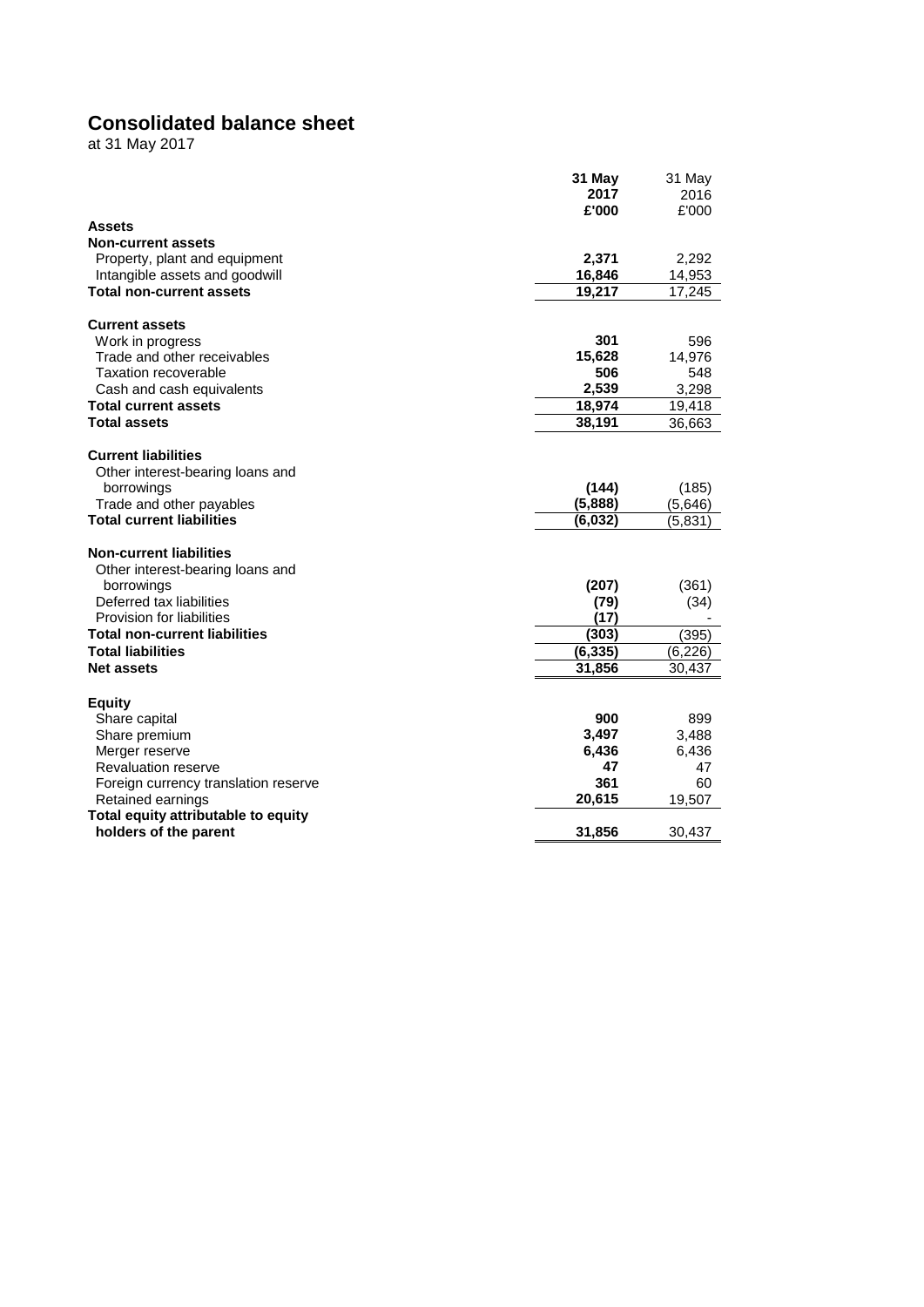## **Consolidated statement of cash flows**

for the year ended 31 May 201 7

|                                                         | Year     | Year     |
|---------------------------------------------------------|----------|----------|
|                                                         | ended    | ended    |
|                                                         | 31 May   | 31 May   |
|                                                         | 2017     | 2016     |
|                                                         | £'000    | £'000    |
| Cash flows from operating activities                    |          |          |
| Profit for the year                                     | 2,543    | 3,166    |
|                                                         |          |          |
| Adjustments for:                                        |          |          |
| Depreciation                                            | 271      | 265      |
| Amortisation                                            | 64       | 30       |
| Gain on disposal of property, plant and equipment       | (1)      | (4)      |
| Financing costs                                         | 2        | 8        |
| Equity settled share-based payment expense              | 34       | 22       |
| Income tax expense                                      | 1,260    | 1,120    |
|                                                         |          |          |
|                                                         | 4,173    | 4,607    |
| Other reserves movements                                | 301      | 103      |
| (Increase)/decrease in trade and other receivables      | (652)    | 1,110    |
| Decrease/(increase) in work in progress                 | 295      | (342)    |
| Increase/(decrease) in trade and other payables         | 242      | (334)    |
| Increase in provision for liabilities                   | 17       |          |
|                                                         |          |          |
|                                                         |          |          |
|                                                         | 4,376    | 5,144    |
| Interest paid                                           | (6)      | (11)     |
| Interest received                                       | 4        | 3        |
| Income tax paid                                         | (1, 213) | (1,632)  |
|                                                         |          |          |
| Net cash from operating activities                      | 3,161    | 3,504    |
|                                                         |          |          |
| Cash flows from investing activities                    |          |          |
| Acquisition of property, plant and equipment            | (318)    | (165)    |
| Acquisition of intangible fixed assets                  | (95)     | (59)     |
| <b>Business combinations</b>                            | (1,862)  |          |
| Proceeds from disposal of property, plant and equipment | 2        | 5        |
|                                                         |          |          |
| Net cash used in investing activities                   | (2, 273) | (219)    |
|                                                         |          |          |
| Cash flows from financing activities                    |          |          |
| Proceeds from exercise of share options                 | 10       | 126      |
| Repayment of borrowings                                 | (195)    | (365)    |
| Dividends paid                                          | (1, 462) | (1, 365) |
|                                                         |          |          |
| Net cash used in financing activities                   | (1,647)  | (1,604)  |
|                                                         |          |          |
| Net (decrease)/increase in cash and cash equivalents    | (759)    | 1,681    |
| Cash and cash equivalents at start of year              | 3,298    | 1,617    |
|                                                         |          |          |
| Cash and cash equivalents at year end                   | 2,539    | 3,298    |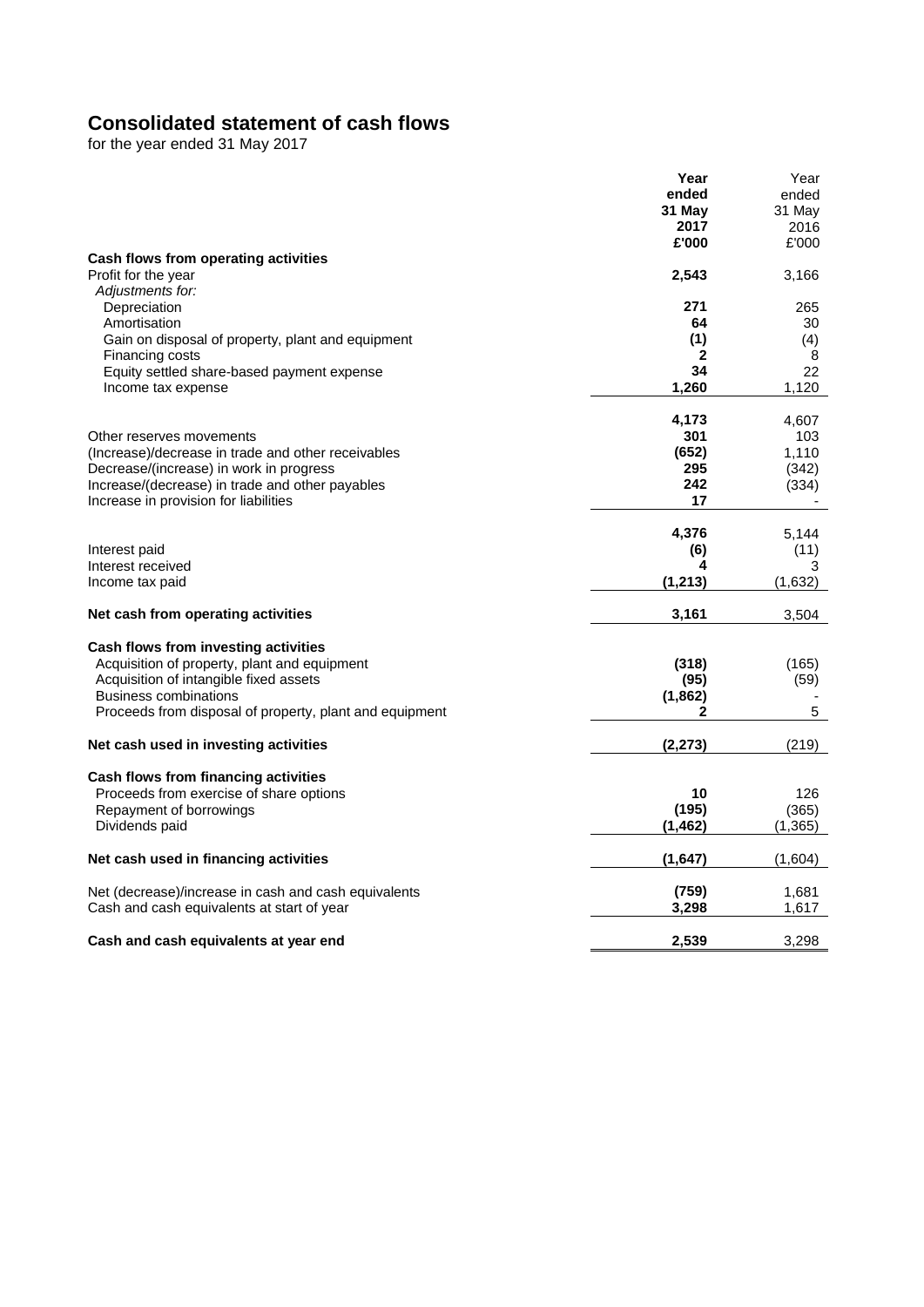#### **Notes to the announcement:**

#### **1. Basis of preparation**

The financial statements are prepared on the historical cost basis except that freehold property is stated at fair value. The preparation of the financial statements requires the Directors to make judgements, estimates and assumptions that affect the application of policies and reported amounts of assets and liabilities, income and expenses. The estimates and associated assumptions are based on historical experience and various other factors that are believed to be reasonable under the circumstances, the results of which form the basis of making the judgements about carrying values of assets and liabilities that are not readily apparent from other sources. Actual results may differ from these estimates. These consolidated financial statements are presented in Pounds which is the parent company's functional currency. All financial information presented in Pounds has been rounded to the nearest thousand.

The financial information set out above does not constitute the company's statutory accounts for the years ended 31 May 2016 or 2017 but is derived from those accounts. Statutory accounts for 2016 have been delivered to the registrar of companies, and those for 2017 will be delivered in due course. The auditor has reported on those accounts; their reports were (i) unqualified, (ii) did not include a reference to any matters to which the auditor drew attention by way of emphasis without qualifying their report and (iii) did not contain a statement under section 498 (2) or (3) of the Companies Act 2006.

#### **2. Earnings per share**

Earnings per 10p ordinary share is calculated by dividing the earnings attributable to ordinary shareholders by the weighted average number of ordinary shares in issue during the year. For diluted earnings per share, the weighted average number of ordinary shares in issue is adjusted to assume conversion of all potential dilutive shares.

|                                                    | <b>Profit</b><br>for the<br>year | Weighted<br>average<br>number of<br>shares | 2017<br><b>Earnings</b><br>per<br>share | Profit<br>for the<br>year         | Weighted<br>average<br>number of<br>shares | 2016<br>Earnings<br>per<br>share |
|----------------------------------------------------|----------------------------------|--------------------------------------------|-----------------------------------------|-----------------------------------|--------------------------------------------|----------------------------------|
|                                                    | £'000                            | <b>Number</b>                              | p                                       | £'000                             | Number                                     | p                                |
| Basic earnings per share<br>Dilutive share options | 2,543<br>$\blacksquare$          | 8,994,849<br>76.640                        | 28.27p<br>(0.24p)                       | 3,166<br>$\overline{\phantom{a}}$ | 8,955,757<br>82.629                        | 35.35p<br>(0.32p)                |
| Diluted earnings per share                         | 2,543                            | 9,071,489                                  | 28.03p                                  | 3,166                             | 9,038,386                                  | 35.03p                           |

## **3. Annual General Meeting**

The Annual General Meeting of the company will be held at Scotland House, 165-169 Scotland Street, Glasgow G5 8PL at 11am on 26 October 2017.